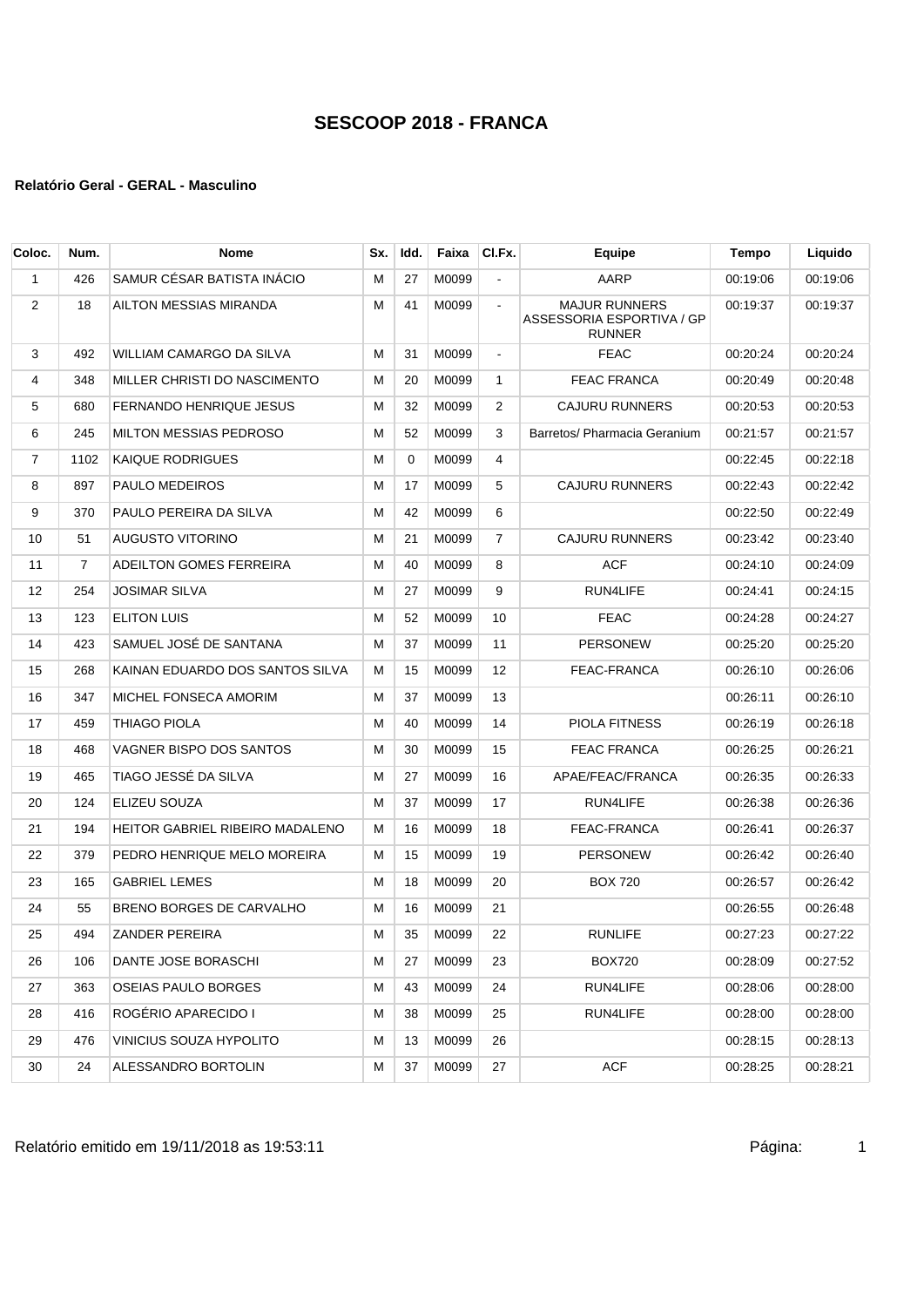| Coloc. | Num. | <b>Nome</b>                  | Sx.       | Idd. | Faixa    | CI.Fx. | Equipe                     | <b>Tempo</b> | Liquido  |
|--------|------|------------------------------|-----------|------|----------|--------|----------------------------|--------------|----------|
| 31     | 309  | LUIS FERNANDO CASTRO         | М         | 28   | M0099    | 28     | <b>ESPORTE LIVRE SAUDE</b> | 00:28:35     | 00:28:32 |
| 32     | 221  | LUCAS FERREIRA URQUIZA       | М         | 22   | M0099    | 29     | Personew                   | 00:28:56     | 00:28:33 |
| 33     | 198  | HUGO SILVA TEIXEIRA          | М         | 31   | M0099    | 30     |                            | 00:28:48     | 00:28:35 |
| 34     | 225  | JOAO VITOR DUARTE            | М         | 14   | M0099    | 31     | <b>PERSONEW</b>            | 00:28:41     | 00:28:39 |
| 35     | 69   | CARLOS GONCALVES             | M         | 35   | M0099    | 32     | <b>BOX 720</b>             | 00:29:07     | 00:28:50 |
| 36     | 257  | JÚLIO CÉSAR DE FREITAS SOUZA | М         | 50   | M0099    | 33     | <b>RUN FOR LIFE</b>        | 00:28:52     | 00:28:52 |
| 37     | 127  | <b>ERICK LEMES</b>           | М         | 35   | M0099    | 34     |                            | 00:29:00     | 00:28:56 |
| 38     | 266  | JUNIOR RICARDO GOMES GOMES   | М         | 38   | M0099    | 35     | RUN4LIFE                   | 00:29:06     | 00:28:56 |
| 39     | 437  | <b>GABRIEL BUENO</b>         | М         | 20   | M0099    | 36     |                            | 00:29:02     | 00:29:01 |
| 40     | 33   | ANDRÉ DA SILVA MELO          | М         | 42   | M0099    | 37     | AMIGOS DA MONTANHA         | 00:29:07     | 00:29:03 |
| 41     | 482  | <b>WENDERSON CARVALHO</b>    | M         | 40   | M0099    | 38     | PRIMO RUNNING              | 00:29:12     | 00:29:11 |
| 42     | 134  | FABIANO MACHADO BASTISTA     | М         | 26   | M0099    | 39     | <b>CASTELO</b>             | 00:29:15     | 00:29:15 |
| 43     | 456  | <b>LUCIANO FERNANDES</b>     | М         | 45   | M0099    | 40     | personew                   | 00:29:39     | 00:29:17 |
| 44     | 136  | <b>FABIANO SOARES SILVA</b>  | М         | 22   | M0099    | 41     | APAE/FEAC/FRANCA           | 00:29:34     | 00:29:32 |
| 45     | 444  | <b>SERGIO FERNANDES</b>      | М         | 55   | M0099    | 42     | <b>CASTELO</b>             | 00:29:39     | 00:29:32 |
| 46     | 162  | <b>GABRIEL FERREIRA</b>      | M         | 20   | M0099    | 43     |                            | 00:30:10     | 00:30:00 |
| 47     | 448  | MAX MARÇAL SANTOS            | M         | 27   | M0099    | 44     |                            | 00:30:16     | 00:30:12 |
| 48     | 119  | EDUARDO SOUZA                | М         | 23   | M0099    | 45     | AMIGOS DA MONTANHA         | 00:30:23     | 00:30:18 |
| 49     | 89   | DANIEL FARIA                 | М         | 36   | M0099    | 46     | RUN4LIFE                   | 00:30:33     | 00:30:22 |
| 50     | 480  | WEBER RODRIGUES SILVA        | М         | 36   | M0099    | 47     |                            | 00:30:40     | 00:30:26 |
| 51     | 145  | FELIPE CINTRA CLEMENTINO     | М         | 27   | M0099    | 48     | <b>BOX720</b>              | 00:30:48     | 00:30:31 |
| 52     | 174  | GUILHERME TEODORO DE SOUZA   | М         | 22   | M0099    | 49     | <b>FEAC FRANCA</b>         | 00:30:36     | 00:30:35 |
| 53     | 374  | PEDRO HENRIQUE LOPES GODINHO | М         | 21   | M0099    | 50     | APAE-FEAC-FRANCA           | 00:30:38     | 00:30:35 |
| 54     | 270  | LEANDRO GUIMARÃES DOS SANTOS | м         | 38   | M0099    | 51     | <b>SESI</b>                | 00:31:11     | 00:30:47 |
| 55     | 216  | <b>JOAO OTAVIO TOSTA</b>     | м         | 33   | M0099    | 52     | ESPAÇO CORPO E ARTE        | 00:30:51     | 00:30:48 |
| 56     | 414  | ROGÉLIO THEODORO DE SOUZA    | ${\sf M}$ |      | 29 M0099 | 53     |                            | 00:31:28     | 00:31:15 |
| 57     | 443  | SERGIO ALVES FLORÊNCIO       | м         | 32   | M0099    | 54     | APAE-FEAC-FRANCA           | 00:31:20     | 00:31:15 |
| 58     | 122  | ELIEL TRINCK DANTAS ALVES    | M         | 38   | M0099    | 55     | <b>MAJUR RUNNERS</b>       | 00:31:23     | 00:31:20 |
| 59     | 228  | LUCIANO MACIEL               | м         | 44   | M0099    | 56     | Cajuru Runners             | 00:31:52     | 00:31:46 |
| 60     | 12   | ADRIANO JOSÉ DIAS            | м         | 44   | M0099    | 57     |                            | 00:32:11     | 00:31:53 |
| 61     | 299  | LUCIANO MENDES CINTRA        | м         | 22   | M0099    | 58     |                            | 00:32:09     | 00:32:03 |
| 62     | 466  | RAFAEL DUARTE                | м         | 26   | M0099    | 59     |                            | 00:32:33     | 00:32:19 |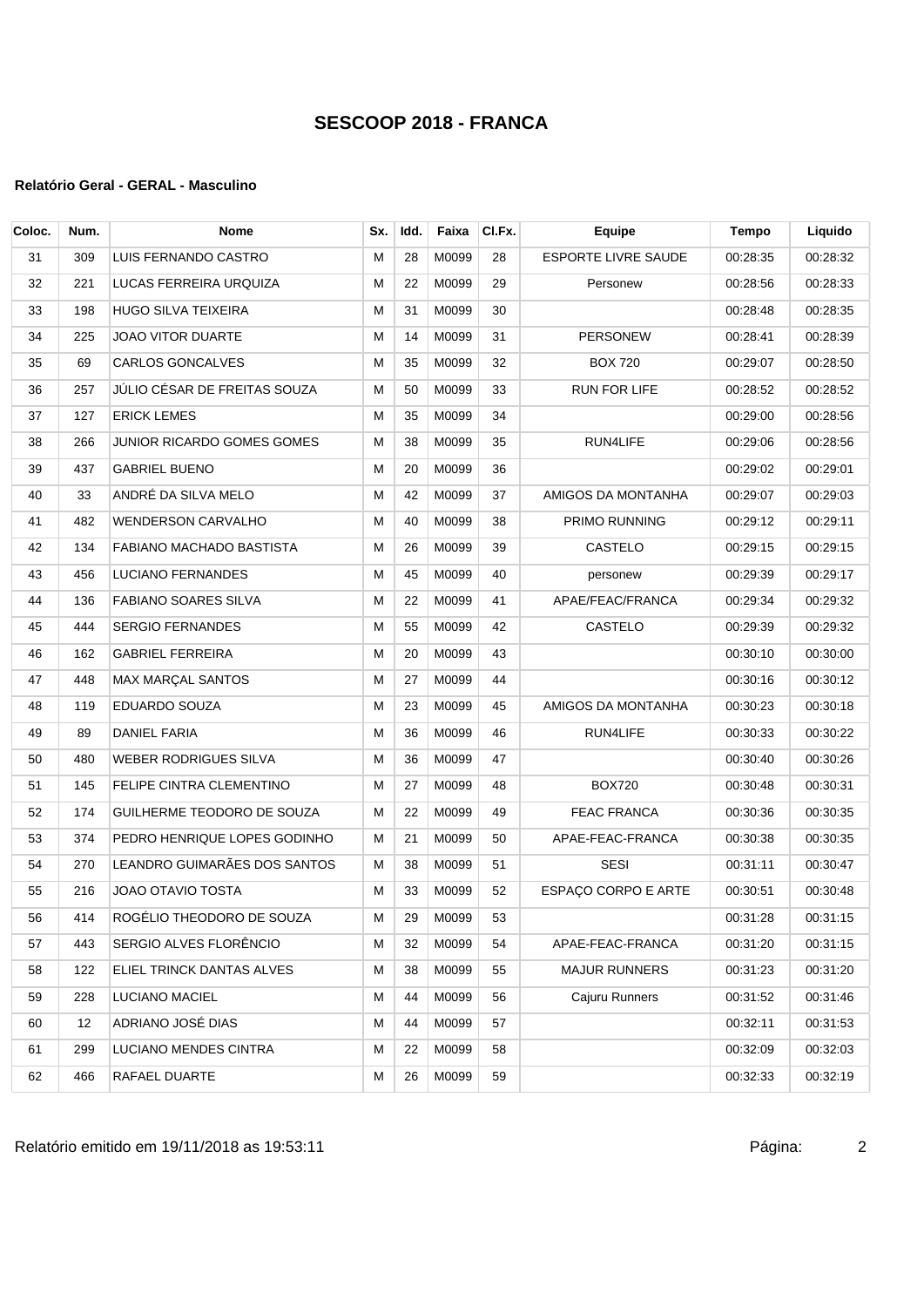| Coloc. | Num. | <b>Nome</b>                        | Sx. | Idd.     | Faixa | CI.Fx. | <b>Equipe</b>      | <b>Tempo</b> | Liquido  |
|--------|------|------------------------------------|-----|----------|-------|--------|--------------------|--------------|----------|
| 63     | 467  | <b>TIAGO MOREIRA CARRION</b>       | м   | 28       | M0099 | 60     |                    | 00:32:35     | 00:32:20 |
| 64     | 447  | SIDNEY BORGES DA SILVA             | М   | 48       | M0099 | 61     | RUN4LIFE           | 00:32:31     | 00:32:22 |
| 65     | 149  | FELIPE JONAS MALDONADO MENDES      | М   | 26       | M0099 | 62     |                    | 00:32:33     | 00:32:26 |
| 66     | 146  | ANDRÉ HENRIQUE ROCIOLI RIBEIRO     | м   | 31       | M0099 | 63     | Dobermans Run      | 00:32:35     | 00:32:27 |
| 67     | 377  | MAXWELL DE SOUZA                   | м   | 32       | M0099 | 64     | Run4Life           | 00:32:50     | 00:32:27 |
| 68     | 417  | ELIEZER FILEMON DA SILVA FERNANDES | м   | 20       | M0099 | 65     | Runforlife         | 00:32:50     | 00:32:27 |
| 69     | 110  | <b>EDERSON LUIS OLIVEIRA</b>       | м   | 45       | M0099 | 66     |                    | 00:32:41     | 00:32:33 |
| 70     | 112  | EDI CARLOS MACEDO BISPO            | м   | 33       | M0099 | 67     | RUN4LIFE           | 00:32:52     | 00:32:47 |
| 71     | 193  | <b>HAMILCAR PANICIO</b>            | М   | 34       | M0099 | 68     | <b>BF RUNNERS</b>  | 00:33:14     | 00:33:01 |
| 72     | 479  | WALDEMIR DONIZETE DE CASTRO        | M   | 49       | M0099 | 69     | RUN4LIFE           | 00:33:37     | 00:33:12 |
| 73     | 234  | <b>JOSE NESTOR PERENTE</b>         | м   | 67       | M0099 | 70     |                    | 00:33:30     | 00:33:14 |
| 74     | 421  | ROGÉRIO BARBOSA SILVA              | М   | 32       | M0099 | 71     |                    | 00:33:30     | 00:33:14 |
| 75     | 1090 | LUIZ FERNANDO CARDOSO              | М   | $\Omega$ | M0099 | 72     |                    | 00:33:33     | 00:33:16 |
| 76     | 471  | VALDINEI ANTONIEITI                | м   | 45       | M0099 | 73     | RUN4LIFE           | 00:33:33     | 00:33:24 |
| 77     | 1077 | RONALDO MARTINS                    | M   | 0        | M0099 | 74     |                    | 00:33:34     | 00:33:25 |
| 78     | 34   | <b>ANDRE GARCIA</b>                | М   | 26       | M0099 | 75     |                    | 00:33:33     | 00:33:28 |
| 79     | 237  | JOSÉ NILTON RODRIGUES              | м   | 48       | M0099 | 76     |                    | 00:34:07     | 00:33:41 |
| 80     | 199  | <b>WILLIAM ANDRADE</b>             | М   | 32       | M0099 | 77     |                    | 00:34:00     | 00:33:46 |
| 81     | 469  | VAGNER OLIVEIRA MARTINS            | м   | 27       | M0099 | 78     | <b>AVESTRUZ</b>    | 00:33:59     | 00:33:58 |
| 82     | 179  | DANIEL MARINHO                     | м   | 31       | M0099 | 79     | Dobermans Run      | 00:34:23     | 00:34:15 |
| 83     | 1019 | <b>FABRICIO FREITAS CUNHA</b>      | М   | 35       | M0099 | 80     |                    | 00:34:30     | 00:34:26 |
| 84     | 172  | GIOVANI VIVEIROS FERREIRA FERREIRA | м   | 28       | M0099 | 81     |                    | 00:34:35     | 00:34:31 |
| 85     | 1    | ADALBERTO QUERINO MOREIRA          | м   | 41       | M0099 | 82     | <b>DANIDOZ</b>     | 00:34:58     | 00:34:50 |
| 86     | 45   | ARLEI PROCOPIO                     | М   | 41       | M0099 | 83     | <b>SESI FRANCA</b> | 00:35:25     | 00:34:54 |
| 87     | 3    | ADÃO SILVA                         | М   | 58       | M0099 | 84     | <b>SESI</b>        | 00:34:58     | 00:34:58 |
| 88     | 439  | EDSON CANDIDO JUNIOR               | M   | 42       | M0099 | 85     |                    | 00:35:22     | 00:35:02 |
| 89     | 405  | CARLOS EDUARDO ARRUDA REIS         | м   | 27       | M0099 | 86     | <b>SimFitness</b>  | 00:35:15     | 00:35:05 |
| 90     | 140  | <b>FABIO RAMOS</b>                 | м   | 26       | M0099 | 87     |                    | 00:35:11     | 00:35:09 |
| 91     | 36   | ANDRE LUIS PERES RIBEIRO           | M   | 42       | M0099 | 88     | <b>BOX 720</b>     | 00:35:32     | 00:35:11 |
| 92     | 372  | PAULO SERGIO DO NASCIMENTO         | м   | 59       | M0099 | 89     | RUN4LIFE           | 00:35:21     | 00:35:11 |
| 93     | 25   | ALESSANDRO MORAN                   | м   | 36       | M0099 | 90     |                    | 00:35:55     | 00:35:31 |
| 94     | 212  | JOÃO GERALDO                       | M   | 70       | M0099 | 91     |                    | 00:36:14     | 00:36:00 |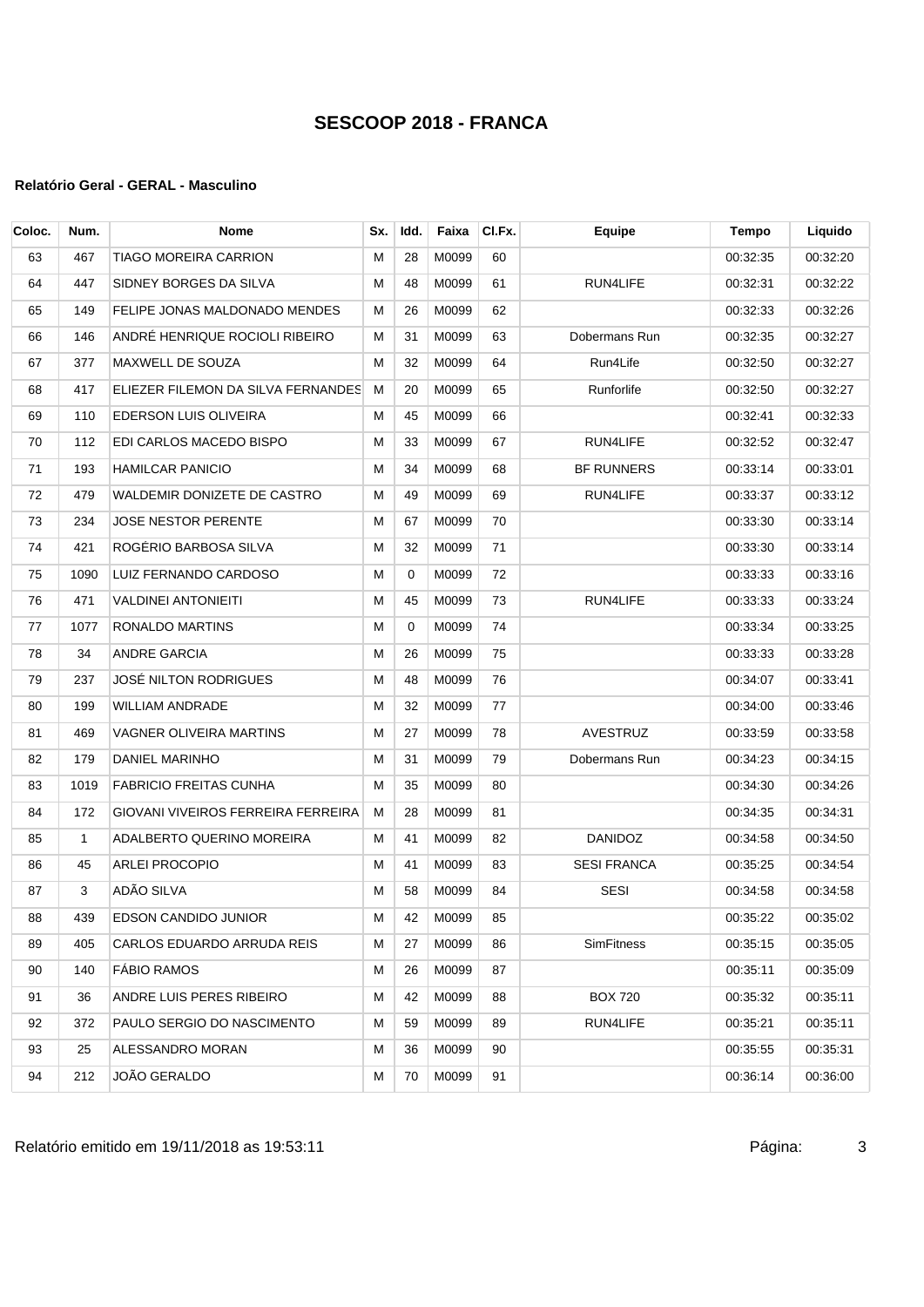| Coloc. | Num. | <b>Nome</b>                                    | Sx.       | Idd.     | Faixa | CI.Fx. | <b>Equipe</b>                         | <b>Tempo</b> | Liquido  |
|--------|------|------------------------------------------------|-----------|----------|-------|--------|---------------------------------------|--------------|----------|
| 95     | 115  | EDSON GERALDO                                  | М         | 47       | M0099 | 92     |                                       | 00:36:14     | 00:36:01 |
| 96     | 349  | <b>MOACIR PIOLA</b>                            | M         | 55       | M0099 | 93     | P F TREINAMENTOS                      | 00:36:58     | 00:36:29 |
| 97     | 201  | <b>THULIO FELIPE</b>                           | М         | 25       | M0099 | 94     | Solo                                  | 00:37:14     | 00:36:35 |
| 98     | 190  | <b>GUSTAVO PARRA</b>                           | M         | 34       | M0099 | 95     |                                       | 00:37:12     | 00:36:44 |
| 99     | 283  | LEONARDO LOURENÇO MAZOTI                       | М         | 26       | M0099 | 96     |                                       | 00:37:12     | 00:36:50 |
| 100    | 68   | CARLOS EDUARDO SOUZA                           | М         | 40       | M0099 | 97     |                                       | 00:37:11     | 00:36:52 |
| 101    | 410  | RODRIGO BARBOSA SILVA                          | М         | 28       | M0099 | 98     |                                       | 00:37:12     | 00:36:53 |
| 102    | 1057 | <b>JOSE ROBERTO</b>                            | М         | 0        | M0099 | 99     |                                       | 00:37:16     | 00:37:05 |
| 103    | 131  | <b>FABIANO DE LUCA GIMENES</b>                 | M         | 40       | M0099 | 100    | <b>MEDYPAR / PERSONEW</b>             | 00:37:34     | 00:37:18 |
| 104    | 185  | THIAGO PESSOA                                  | M         | 33       | M0099 | 101    |                                       | 00:37:45     | 00:37:35 |
| 105    | 346  | MAURO LÚCIO FERREIRA                           | M         | 54       | M0099 | 102    |                                       | 00:38:00     | 00:37:37 |
| 106    | 1087 | DANIEL RIBEIRO                                 | М         | $\Omega$ | M0099 | 103    |                                       | 00:38:10     | 00:37:37 |
| 107    | 352  | MULLER APARECIDO CINTRA                        | М         | 22       | M0099 | 104    | APAE/FEAC/FRANCA                      | 00:37:43     | 00:37:40 |
| 108    | 280  | LEONARDO CARRIJO                               | М         | 22       | M0099 | 105    | AMIGOS DA MONTANHA                    | 00:37:51     | 00:37:45 |
| 109    | 222  | JOÃO PAULO MARANGONI                           | М         | 24       | M0099 | 106    |                                       | 00:38:31     | 00:37:53 |
| 110    | 259  | JÚNIOR CESAR ALVES                             | M         | 30       | M0099 | 107    |                                       | 00:37:59     | 00:37:55 |
| 111    | 226  | JOSE DONIZETE BARBOSA BARBOSA                  | М         | 43       | M0099 | 108    | RUN4LIFE                              | 00:38:17     | 00:38:08 |
| 112    | 371  | PAULO RENATO PERES RIBEIRO                     | М         | 40       | M0099 | 109    |                                       | 00:38:52     | 00:38:33 |
| 113    | 58   | BRUNO DE ABREU SOARES                          | М         | 28       | M0099 | 110    |                                       | 00:38:58     | 00:38:46 |
| 114    | 339  | MATHEUS REZENDE MANIGLIA                       | М         | 30       | M0099 | 111    | <b>SESI RUN</b>                       | 00:39:19     | 00:38:48 |
| 115    | 380  | PLINIO GARCIA PARRA                            | M         | 36       | M0099 | 112    | <b>CENTRAL MAQUINAS</b>               | 00:39:31     | 00:39:03 |
| 116    | 357  | MURILO MALDONADO MENDES                        | M         | 23       | M0099 | 113    |                                       | 00:39:27     | 00:39:20 |
| 117    | 209  | JOÃO BATISTA SOUZA                             | М         | 36       | M0099 | 114    |                                       | 00:39:40     | 00:39:22 |
| 118    | 707  | ROGÉRIO FELIX DA SILVA                         | М         | 30       | M0099 | 115    |                                       | 00:39:31     | 00:39:31 |
| 119    | 74   | CLAUDIO ROQUE LOVO                             | М         | 47       | M0099 | 116    | RUN4LIFE                              | 00:39:58     | 00:39:36 |
| 120    | 71   | CLAUDINEY PEREIRA DOS SANTOS<br><b>PEREIRA</b> | ${\sf M}$ | 32       | M0099 | 117    |                                       | 00:39:46     | 00:39:42 |
| 121    | 70   | <b>CLAUDEMIR PIAI</b>                          | M         | 41       | M0099 | 118    | RUN4LIFE                              | 00:40:17     | 00:40:03 |
| 122    | 382  | PLINIO RANHEL FERREIRA                         | м         | 53       | M0099 | 119    | <b>SESI FRANCA</b>                    | 00:40:26     | 00:40:03 |
| 123    | 330  | MARCOS FERNANDO STANTE GOMES                   | м         | 32       | M0099 | 120    | ACADEMIA CORPO IN<br><b>MOVIMENTO</b> | 00:40:35     | 00:40:05 |
| 124    | 261  | DANILO MORAES FERRAUDO                         | м         | 36       | M0099 | 121    | <b>SESI</b>                           | 00:40:46     | 00:40:14 |
| 125    | 403  | RICARDO TOGNATTI JR                            | м         | 31       | M0099 | 122    |                                       | 00:40:48     | 00:40:18 |